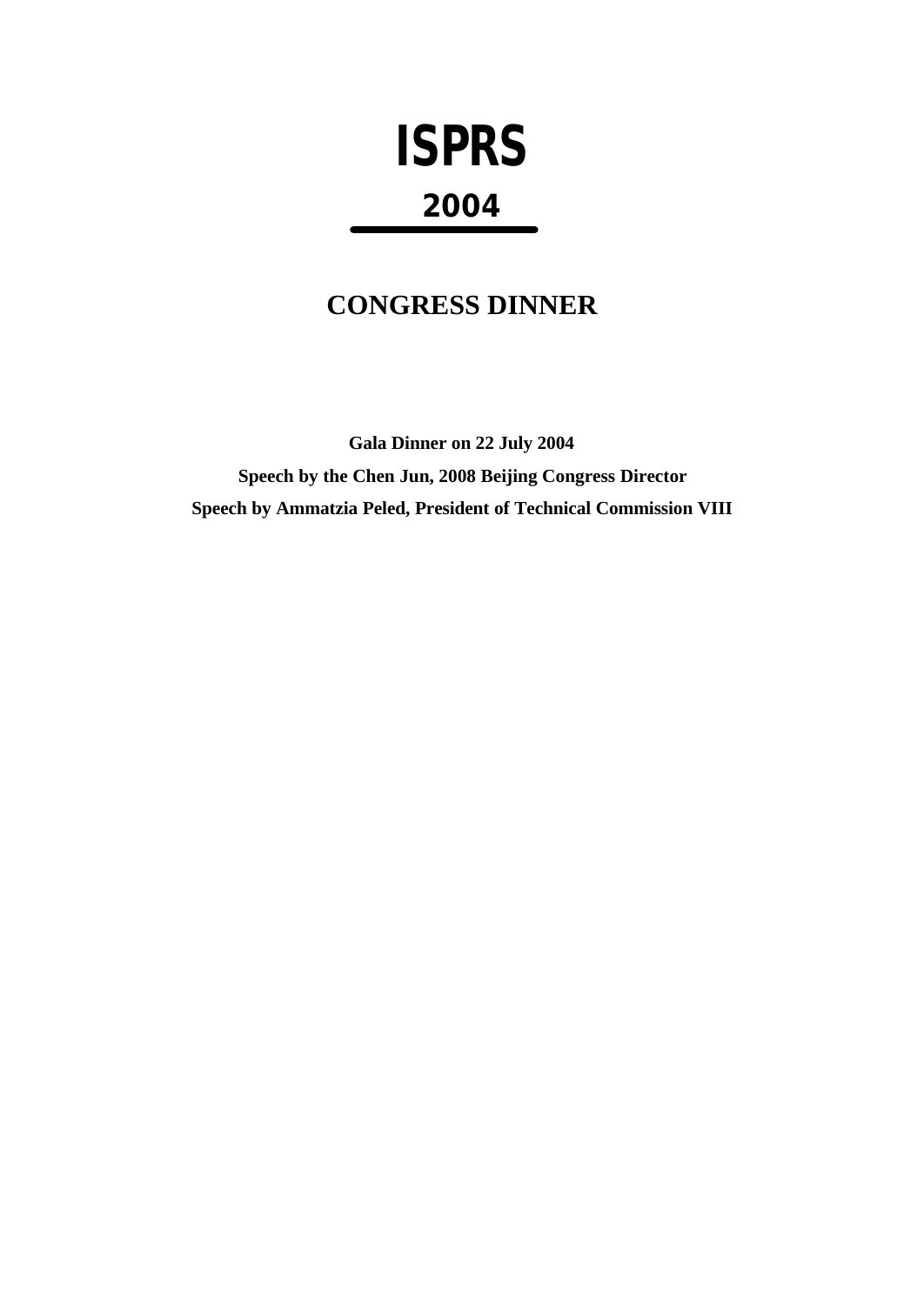#### **GALA DINNER ON 22 JULY 2004**



Dolmabahce Palace

The Congress Gala Dinner, the final social function of the Congress was held in the magnificent gardens of the Dolmabahce Palace, the last residence of the Ottoman Sultans which was built during the years 1843 – 1856 and cost five million gold pieces equivalent to 35 tons of gold. It covers an area of 110.000 m2. The function was a sit-down dinner where a delicious menu consisting of examples from the famous Turkish cuisine were served.

A platform was built in front of the stairs of the Palace where the Congress Director invited the past and future members of the Council and Technical Commission Presidents. Together with the Commander of Mapping, Major General Ali Fuat Saraç, they presented each member with a book on Turkey as a remembrance of the days they had spent there.



Fashion Show

The following awards were presented during the dinner:

The Gino Cassinis Award was presented to Sherman Wu by the ISPRS Second Vice President Gerard Begni and SIFET Representative Sergio Dequal.

The Eduard Dolezal Award was presented to Jiang Jie by ISPRS President John Trinder and Karl Kraus of the Austrian Society for Surveying and Geoinformation.

The Schwidefsky Award was presented to Emmanuel Baltsavias and Zhilin Lee by the ISPRS First Vice President, Lawrence Fritz and representative of Deutsche Gesellschaft für Photogrammetrie and Fernerkundung, Klaus Szangolies.

The Willeem Schermerhorn Award was presented to Marguerite Madden by the ISPRS Secretary General Ian Dowman and George Vosselman of Geoinformation Netherlands.

The Samuel Gamble Award was presented to Ray Harris, Haggai Nyapola and Victor Savinykh by ISPRS Treasurer Ammatzia Peled and Costas Armenakis of the Canadian Institute of Geomatics.



Haggai Nyapola receiving his award from Ammatzia Peled and Costas Armenakis

After the ceremony of Award Presentation, the guests were treated to a magnificent fashion show by the famous Turkish designer, Cemil Ipekci.

Mr. Ipekci was born in 1948. After graduating from the Royal Academy in Belgium, he returned to Turkey and opened his own fashion house. His motto is "Dressing is a fantasy to cover oneself and it reflects the mood one has greeted the day in the morning."

The Incoming Congress Director Chen Jun and ISPRS former Treasurer Ammatzia delivered speeches.

Then the guests were invited to dance to the tunes of the orchestra accompanying the tenor Dr. Ferhat Gocer. Everybody was happy and as the hours went by, all the guests joined in the lively atmosphere and danced.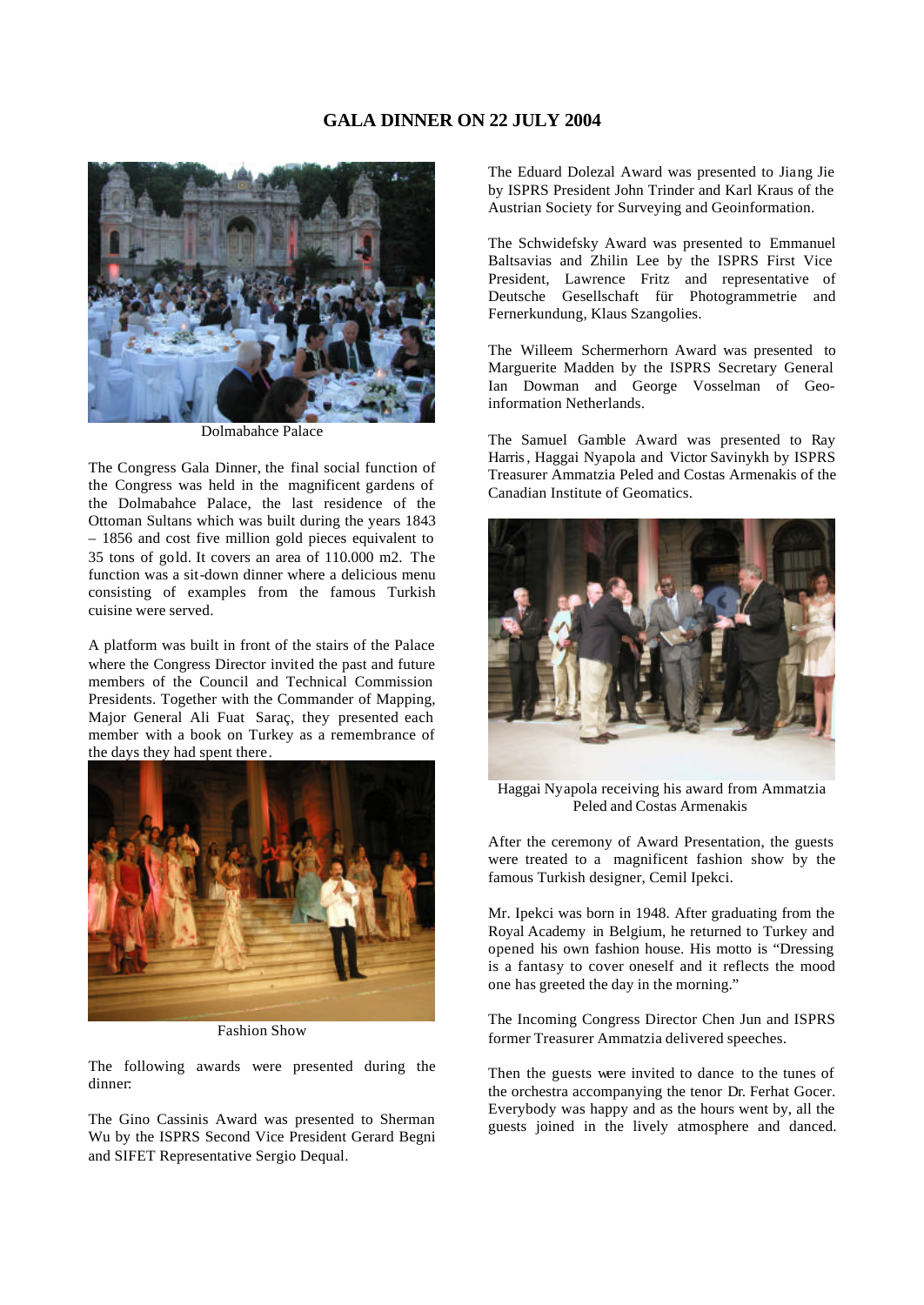### **SPEECH BY THE PROF. CHEN JUN, 2008 BEIJING CONGRESS DIRECTOR**

Dear colleagues, friends, Ladies and gentlemen:

First of all, I would like to thank all national delegates and participants for choosing Beijing (China) as the hosting city for the next ISPRS Congress.

Beijing is a historical city. It was the capital of five dynasties. You may enjoy Forbidden City, Great Wall, Temple of Heaven, Summer Palace, etc. One thing I would like to remind you, as a Chinese saying goes; who has not been to the Great Wall is not a hero. Now ISPRS 2008 Beijing provides you the opportunity to be a hero.

Beijing is also a modern and lively city, with colorful culture and fascinating traditions. Here you can enjoy Peking Opera, Chinese acrobat, traditional tea houses, Beijing-style bars, as well as delicious Chinese dishes. In four years, you'll see a new Beijing with great and artistic Olympic facilities. We are going to host the next Congress one month before the 2008 Olympic Games. You might stay longer to enjoy the following summer Olympic Games, or visit some other beautiful places in China, such as Xian, Tibet and Shanghai.

Bringing the ISPRS Congress to Beijing will not only provide a good opportunity for the Chinese community to learn from you, the world leading scientists, professionals and academics, but also demonstrate the remarkable progress we Chinese achieved in ISPRS related areas. You are invited to visit our institutes and industry, and to observe the new research and developments. We hope to share with you, friends and

colleagues, our experience and spirit of the progress, and to explore cooperation.

Dear friends and colleagues, welcome to Beijing!





The new Council and Technical Commission Presidents in front of the Dolmabahçe Palace